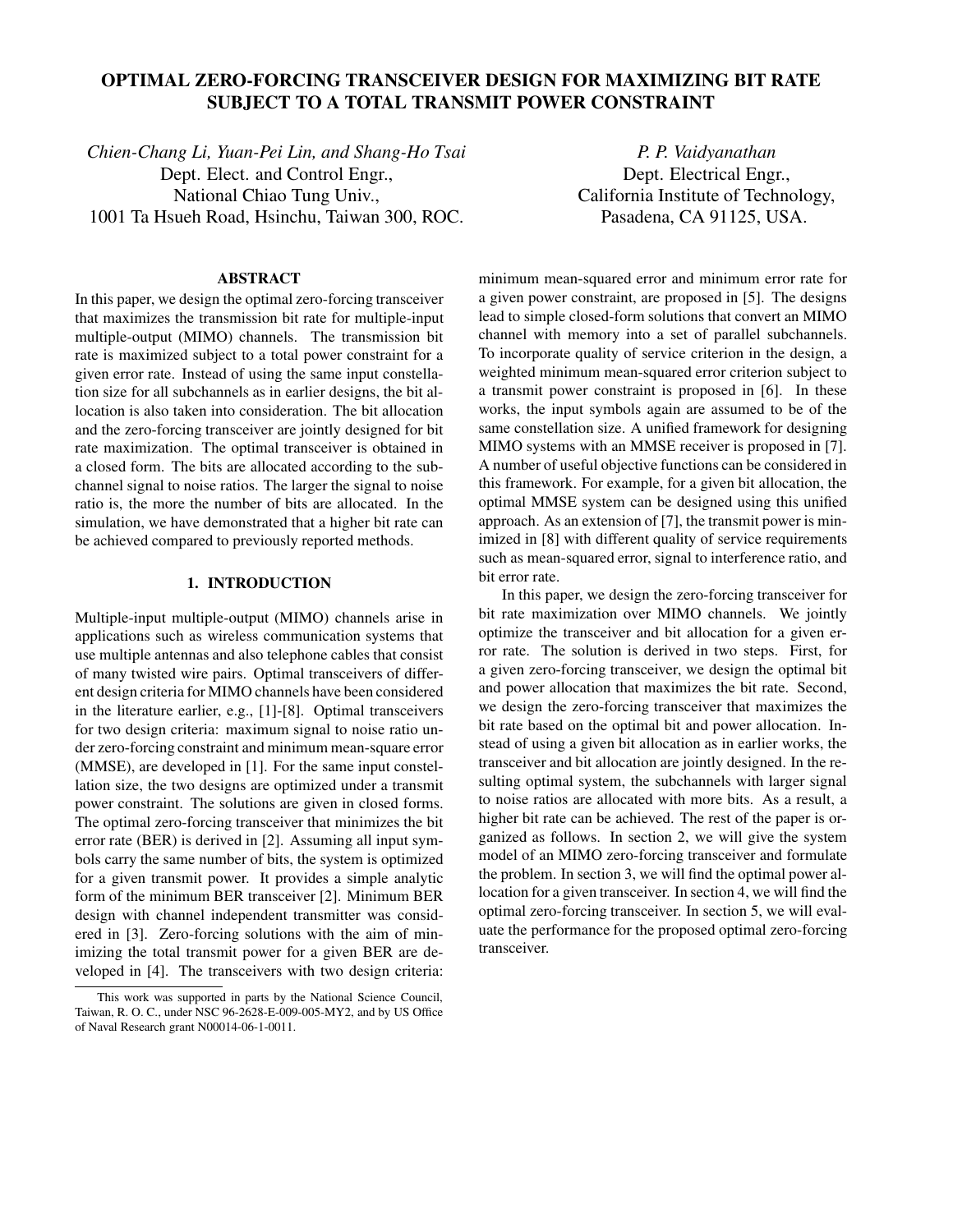### **2. SYSTEM MODEL**

A generic MIMO communication system is shown in Fig. 1. The memoryless MIMO channel is modeled by a  $P \times N$ matrix H. The  $P \times 1$  channel noise q is additive white gaussian with variance  $N_0$ . The transmitter matrix **F** is of size  $N \times M$ . The receiver matrix G is of size  $M \times P$ . The input of the transmitter is s, an  $M \times 1$  vector of modulation symbols. The autocorrelation matrix of the input symbols is given by

$$
\Lambda_s = \mathrm{E}[\mathrm{ss}^\dagger],\tag{1}
$$

where the notation  $X^{\dagger}$  denotes the transpose conjugate of X. Assume that the input symbols are zero mean and uncorrelated; hence  $\Lambda_s$  is diagonal. The total transmit power is

$$
\begin{array}{rcl}\n\mathbf{E}\{\mathbf{x}^{\dagger}\mathbf{x}\} & = & \mathbf{E}\{(\mathbf{F}\mathbf{s})^{\dagger}(\mathbf{F}\mathbf{s})\} \\
& = & \mathbf{Tr}(\mathbf{F}\mathbf{\Lambda}_{s}\mathbf{F}^{\dagger}),\n\end{array} \tag{2}
$$

where x is the transmitter output. The output of the receiver is

$$
\hat{\mathbf{s}} = \mathbf{GHFs} + \mathbf{e},\tag{3}
$$

where  $e = Gq$ . To satisfy the zero-forcing condition, the transceiver pair  $(F, G)$  needs to satisfy

$$
GHF = I_M, \t\t(4)
$$

where  $I_M$  denotes the  $M \times M$  identity matrix. In this case, the k-th receiver output  $\hat{s}_k$  is

$$
\hat{s}_k = s_k + e_k, \quad k = 0, 1, \cdots, M - 1.
$$
 (5)

The output noise variance at  $k$ -th subchannel is given by

$$
\begin{array}{rcl}\n\sigma_{e_k}^2 & = & [\mathbf{E}\{\mathbf{e}\mathbf{e}^\dagger\}]_{kk} \\
& = & N_0[\mathbf{G}\mathbf{G}^\dagger]_{kk},\n\end{array} \tag{6}
$$

where the notation  $[X]_{kk}$  denotes the k-th diagonal element of X. Assume the symbol error (SER) rates are the same for all the subchannels. Let  $b_k$  be the number of bits carried by the k-th symbol. Let  $\sigma_{s_k}^2$  be the k-th diagonal element of  $\Lambda_s$ . For QAM modulation,

$$
b_k = \log_2\left(1 + \frac{\sigma_{s_k}^2}{\sigma_{e_k}^2 \Gamma}\right),\tag{7}
$$

where  $\Gamma = \frac{1}{3} [Q^{-1}(SER/4)]^2$  is a parameter determined by the given symbol error rate [9]. The function  $Q(x)$  is the area under a Gaussian tail, i.e.,  $Q(x) = \int_x^{\infty} e^{-u^2/2} du$ . The derivation in this paper is given for the QAM case. The results for the PAM case can be obtained in a similar way. (For the PAM case, there is an additional scalar of  $\frac{1}{2}$ ). When  $b_k$  is large enough so that  $2^{b_k} \gg 1$ , we have

$$
b_k \approx \log_2\left(\frac{\sigma_{s_k}^2}{\sigma_{e_k}^2 \Gamma}\right). \tag{8}
$$



Figure 1: MIMO communication system.

The total number of bits that can be transmitted is  $\sum_{k=0}^{M-1} b_k$ . Therefore, the problem of maximizing bit rate subject to a total transmit power constraint  $P_0$  can be formulated as

maximize 
$$
b = \sum_{k=0}^{M-1} \log_2 \left( \frac{\sigma_{s_k}^2}{\sigma_{e_k}^2 \Gamma} \right)
$$
.  
subject to  $\text{Tr}(\mathbf{F} \mathbf{\Lambda}_s \mathbf{F}^{\dagger}) = P_0$  (9)

For a given transceiver, we will first find the optimal power allocation, i.e., optimal  $\sigma_{s_k}^2$ , under the transmit power constraint  $P_0$  (section 3). Based on the optimal power allocation, we will continue to derive the optimal transceiver for maximizing the bit rate (section 4).

#### **3. OPTIMAL POWER ALLOCATION**

In this section, we will find the optimal power allocation that maximizes the bit rate under the constraint on total transmit power for a given zero-forcing transceiver pair. Unlike earlier works [1]-[8] that use the same constellation size for all subchannels, the bits are assigned according to subchannel signal to noise ratios in (7). To obtain the optimal power allocation  $\sigma_{s_k}^2$ , we can use the method of the Lagrange multiplier [10]. Let the Lagrangian function be

$$
L = \sum_{k=0}^{M-1} \log_2 \left( \frac{\sigma_{s_k}^2}{\sigma_{e_k}^2 \Gamma} \right) + \alpha (\text{Tr}(\mathbf{F} \mathbf{\Lambda}_s \mathbf{F}^\dagger) - P_0), \quad (10)
$$

where  $\alpha$  is the Lagrange multiplier. By solving  $\frac{\partial L}{\partial \sigma_{s_k}^2} = 0$ , we have

$$
\sigma_{s_k}^2 = \frac{-1}{\alpha [\mathbf{F}^\dagger \mathbf{F}]_{kk} \log_e 2}.
$$
 (11)

Using the fact that  $\Lambda_s$  is diagonal, the total transmit power constraint becomes

$$
\operatorname{Tr}(\mathbf{F}\mathbf{\Lambda}_s\mathbf{F}^\dagger) = \sum_{l=0}^{M-1} \sigma_{s_k}^2 [\mathbf{F}^\dagger \mathbf{F}]_{kk} = P_0 \tag{12}
$$

To find the Lagrange multiplier, we can substitute (11) into the total transmit power constraint in (12). Then the Lagrange multiplier is given by

$$
\alpha = \frac{-M}{P_0 \log_e 2}.\tag{13}
$$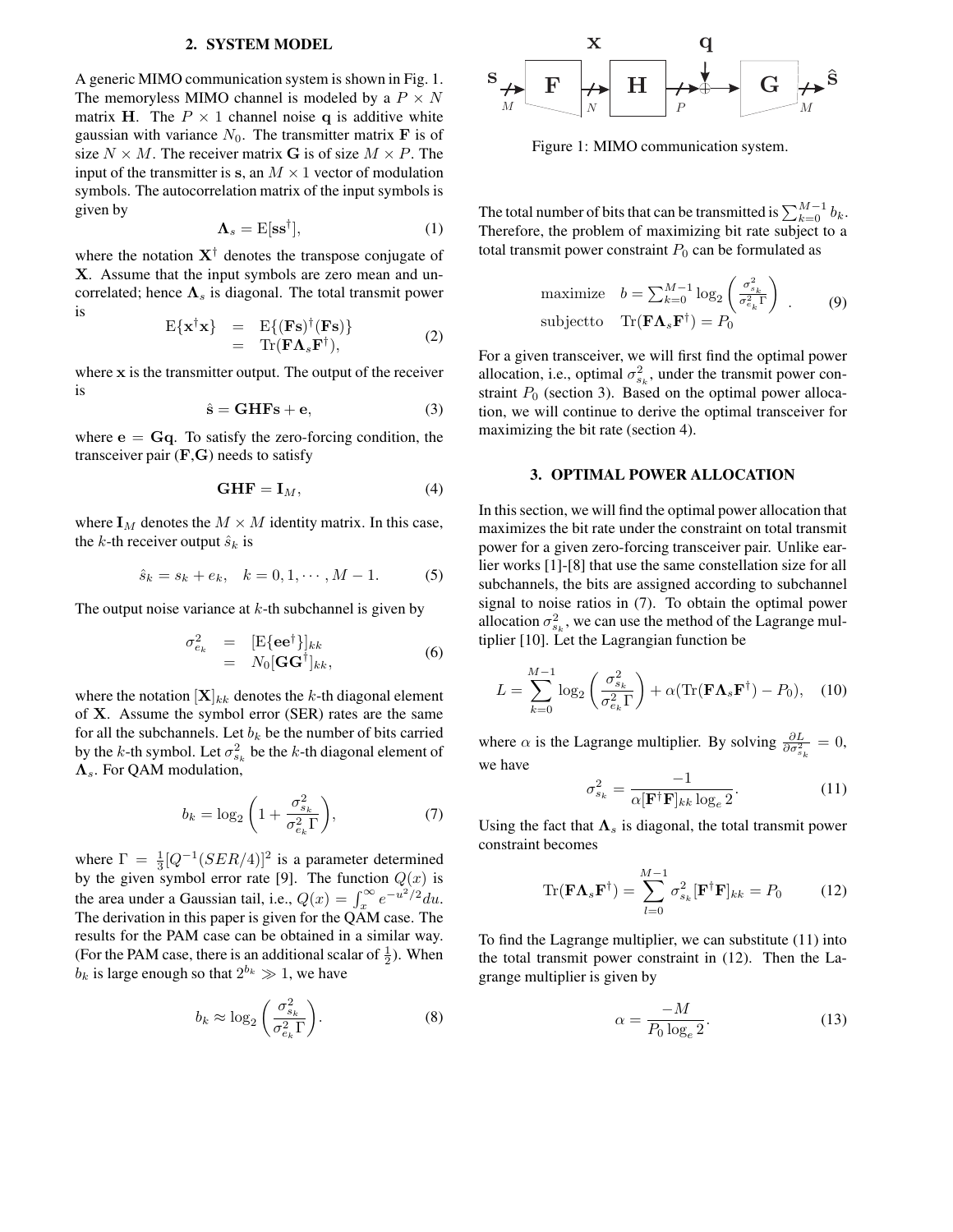Therefore, the optimal power allocation is

$$
\sigma_{s_k}^2 = \frac{P_0}{M[\mathbf{F}^\dagger \mathbf{F}]_{kk}}.\tag{14}
$$

From  $(14)$ , we can see that the optimal power allocation depends only on the transmitter for the given  $P_0$  and M. Using the optimal power allocation obtained in  $(14)$ , the bit rate  $b$ in (9) is given by

$$
b = \sum_{k=0}^{M-1} \log_2 \left( \frac{P_0}{M \Gamma[\mathbf{F}^\dagger \mathbf{F}]_{kk} \sigma_{e_k}^2} \right).
$$
 (15)

In the next section, we will design the optimal zero-forcing transceiver that maximizes the bit rate in (15).

# **4. OPTIMAL ZERO-FORCING TRANSCEIVER**

Suppose the  $P \times N$  channel matrix **H** has rank K. Let the singular value decomposition of H be

$$
\mathbf{H} = \mathbf{U} \begin{bmatrix} \mathbf{\Lambda} & \mathbf{0} \\ \mathbf{0} & \mathbf{0} \end{bmatrix} \mathbf{V}^{\dagger}, \tag{16}
$$

where the  $K \times K$  diagonal matrix  $\Lambda$  contains the nonzero singular values of H. The  $P \times P$  matrix U and the  $N \times N$ matrix V are unitary that correspond respectively to the eigenvectors of  $HH^{\dagger}$  and  $H^{\dagger}H$ . We assume that the elements of  $\Lambda$  are in nonincreasing order and  $K \geq M$ , so that solutions of zero-forcing transceivers exist.

**Lemma 1** *Without loss of generality, we can express* F *to be of the following form:*

$$
\mathbf{F} = \mathbf{V} \left[ \begin{array}{c} \mathbf{A} \\ \mathbf{0} \end{array} \right], \tag{17}
$$

*for appropriate*  $K \times M$  *matrix* **A** *of rank* M.

Proof: Suppose  $(G, F)$  is a transceiver pair that satisfies the zero-forcing condition. Because V is an  $N \times N$  unitary matrix, the columns of  **can be represented as linear** combinations of the columns of  $V$ . Then we have

$$
\mathbf{F} = \mathbf{V} \left[ \begin{array}{c} \mathbf{A} \\ \mathbf{A}_1 \end{array} \right], \tag{18}
$$

where **A** is a  $K \times M$  matrix and  $A_1$  is an  $(N - K) \times M$ matrix. Define a new transceiver  $\overrightarrow{F}$  as

$$
\mathbf{F}' = \mathbf{V} \begin{bmatrix} \mathbf{A} \\ \mathbf{0} \end{bmatrix} . \tag{19}
$$

The transfer matrix when we use  $\mathbf{F}'$  is given by

$$
\mathbf{GHF}^{'} = \mathbf{GHF} = \mathbf{I}_M. \tag{20}
$$

Therefore, when we replace the transmitter by  $\mathbf{F}'$ , the new system still satisfies the zero-forcing condition  $GHF =$   $I_M$ . Because the receiver is not changed, the new system has the same subchannel noise variances. The subchannel signal to noise ratios are the same when we use  $\mathbf{F}'$  and hence the bit rate performance is the same.

Now, let's compare the transmit power of  $\mathbf F$  and  $\mathbf F'$  for the same input autocorrelation matrix  $\Lambda_s$ . The transmit power when we use  $\bf{F}$  is

$$
\operatorname{Tr}(\mathbf{F}\mathbf{\Lambda}_s\mathbf{F}^\dagger) = \operatorname{Tr}(\mathbf{A}\mathbf{\Lambda}_s\mathbf{A}^\dagger) + \operatorname{Tr}(\mathbf{A}_1\mathbf{\Lambda}_s\mathbf{A}_1^\dagger). \tag{21}
$$

The transmit power with  $\mathbf{F}'$  is

$$
\mathrm{Tr}(\mathbf{F}' \mathbf{\Lambda}_s \mathbf{F}'^{\dagger}) = \mathrm{Tr}(\mathbf{A} \mathbf{\Lambda}_s \mathbf{A}^{\dagger}) \leq \mathrm{Tr}(\mathbf{F} \mathbf{\Lambda}_s \mathbf{F}^{\dagger}).
$$
\n(22)

As a result, we will have a smaller transmit power when we use  $\mathbf{F}'$ . For the same power constraint and error rate, we can transmit more bits when we use  $\mathbf{F}'$ . This means a transmitter of the form in (17) is no loss of generality.

 $\triangle \triangle \triangle$ 

**Lemma 2** *It is no loss of generality to choose* G *as the pseudo inverse of* HF*. That is,*

$$
\mathbf{G} = (\mathbf{A}^{\dagger} \mathbf{\Lambda}^2 \mathbf{A})^{-1} [\mathbf{A}^{\dagger} \mathbf{\Lambda} \quad \mathbf{0} \] \mathbf{U}^{\dagger}, \tag{23}
$$

*where* A *is the matrix given in Lemma 1. In this case, the noise variance at the* k*-th subchannel is given by*

$$
\sigma_{e_k}^2 = N_0 [(\mathbf{A}^\dagger \mathbf{\Lambda}^2 \mathbf{A})^{-1}]_{kk}.
$$
 (24)

Proof: Suppose  $(G, F)$  ia a transceiver pair that satisfies the zero forcing condition, and  $\bf{F}$  is of the form in (17). Let  $G'$  be the pseudo inverse of  $HF$ , i.e.,

$$
\begin{array}{rcl}\n\mathbf{G}' & = & (\mathbf{F}^\dagger \mathbf{H}^\dagger \mathbf{H} \mathbf{F})^{-1} \mathbf{F}^\dagger \mathbf{H}^\dagger \\
& = & (\mathbf{A}^\dagger \mathbf{\Lambda}^2 \mathbf{A})^{-1} [\mathbf{A}^\dagger \mathbf{\Lambda} \quad \mathbf{0} \] \mathbf{U}^\dagger \end{array} \tag{25}
$$

Note that the system still satisfies zero-forcing condition when we use  $G'$ . Define  $\Delta = G - G'$ . It follows that

$$
\begin{array}{rcl}\n\Delta \mathbf{G}'^{\dagger} & = & \Delta \mathbf{H} \mathbf{F} (\mathbf{F}^{\dagger} \mathbf{H}^{\dagger} \mathbf{H} \mathbf{F})^{-1} \\
& = & (\mathbf{G} \mathbf{H} \mathbf{F} - \mathbf{G}' \mathbf{H} \mathbf{F}) (\mathbf{F}^{\dagger} \mathbf{H}^{\dagger} \mathbf{H} \mathbf{F})^{-1} \\
& = & 0.\n\end{array} \tag{26}
$$

When we use  $G$ , the noise variance at the  $k$ -th subchannel is given by

$$
\sigma_{e_k}^2 = N_0 [\mathbf{G} \mathbf{G}^\dagger]_{kk}
$$
  
\n
$$
= N_0 [(\mathbf{G}' + \mathbf{\Delta})(\mathbf{G}' + \mathbf{\Delta})^\dagger]_{kk}
$$
  
\n
$$
= N_0 [\mathbf{G}' \mathbf{G}'^\dagger + \mathbf{\Delta} \mathbf{\Delta}^\dagger]_{kk}
$$
  
\n
$$
\geq N_0 [\mathbf{G}' \mathbf{G}'^\dagger]_{kk},
$$
\n(27)

where we have used  $\Delta G^{'\dagger} = 0$  in the third equality. Therefore, we will have smaller subchannel noise variances when we replace  $G$  with  $G'$ . For the same input autocorrelation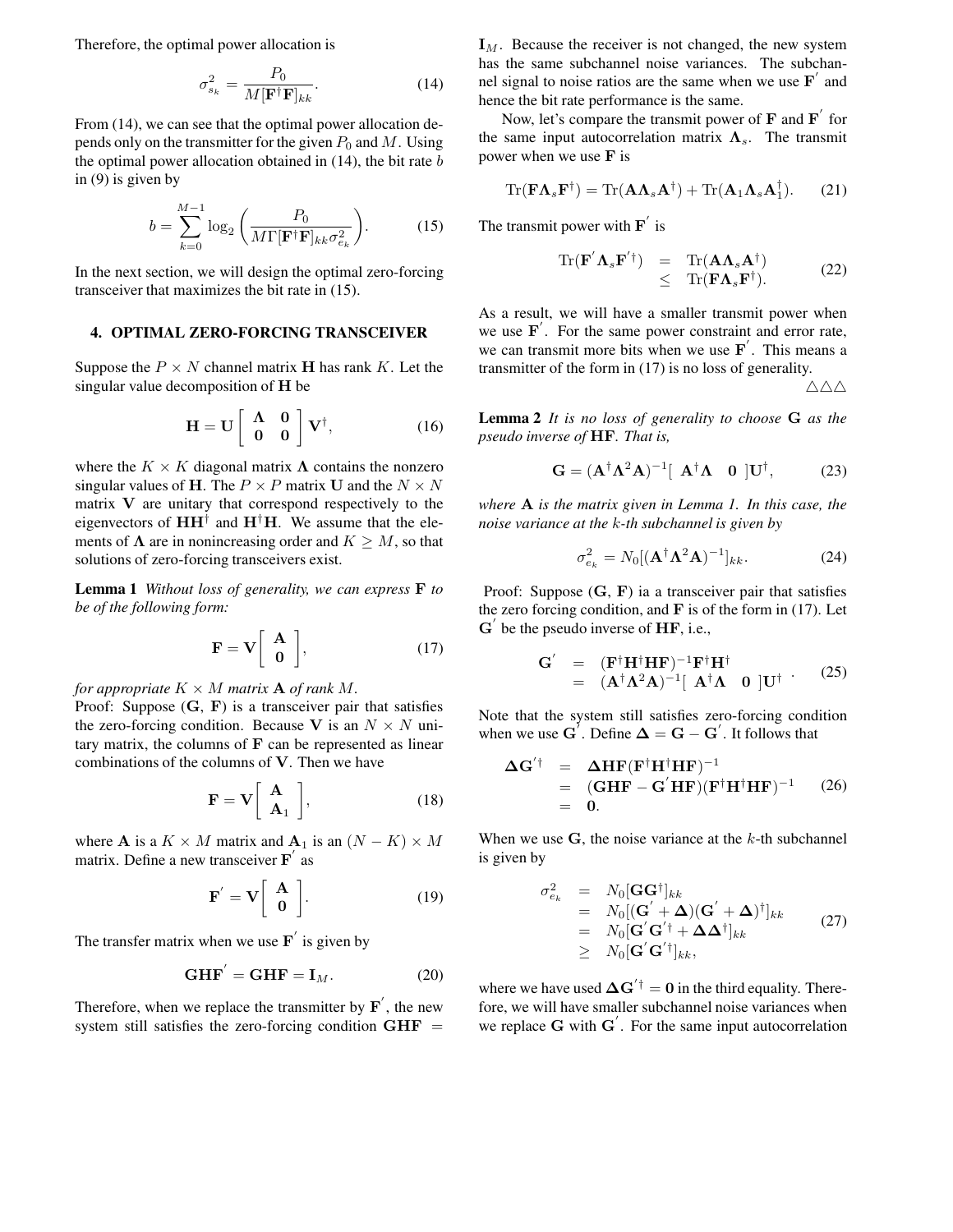$\Lambda_s$ , the subchannel signal to noise ratios are larger when we use G . Hence a higher bit rate can be achieved. Using the expression of the receiver in (25), we have the noise variance  $\sigma_{e_k}^2$  as in (24).  $\triangle \triangle \triangle$ 

Lemma 1 and Lemma 2 lead us to conclude that the matrix A is the only part of the transceiver left to be designed. In Lemma 3, we will find the matrix  $A$  that maximizes the bit rate.

**Lemma 3** *Without loss of generality, the matrix* A *in Lemma 1 and Lemma 2 that maximizes the transmission rate subject to a total power constraint is given by*

$$
\mathbf{A} = \left[ \begin{array}{c} \mathbf{\Lambda}_M^{-1} \\ \mathbf{0} \end{array} \right]. \tag{28}
$$

*In this case, the optimal transceiver is*

$$
\mathbf{F} = \mathbf{V} \left[ \begin{array}{c} \mathbf{\Lambda}_M^{-1} \\ \mathbf{0} \end{array} \right], \quad \mathbf{G} = \left[ \begin{array}{cc} \mathbf{I}_M & \mathbf{0} \end{array} \right] \mathbf{U}^\dagger . \tag{29}
$$

Proof: The derivation for the matrix A will be given in [12]. Substituting the matrix  $\bf{A}$  into (17) and (23), we obtain the solution in (29).  $\triangle \triangle \triangle$ 

Using the optimal transceiver in (29), the bit rate in (15) has the maximal value

$$
b = \log_2 \left[ \left( \frac{P_0}{M N_0 \Gamma} \right)^M \det(\mathbf{\Lambda}_M^2) \right]. \tag{30}
$$

Substituting (14) and (29) into (7), the bit allocation for the  $k$ -th subchannel is

$$
b_k = \log_2\left(1 + \frac{P_0[\mathbf{\Lambda}_M^2]_{kk}}{MN_0\Gamma}\right). \tag{31}
$$

We can see that more bits are assigned to subchannels that correspond to larger singular values of the channel, unlike [1]-[8] that use the same constellation size for all subchannels.

**Remark**: Application standards such as IEEE P802.11n [11], the number of subchannels M can be chosen arbitrarily. For a given  $P \times N$  channel matrix H, increasing M does not necessarily achieve a higher bit rate. As an example, consider the case  $\frac{P_0}{N_0\Gamma} \leq 1$  and  $[\mathbf{\Lambda}]_{ll} < 1$  for  $l = 0, \dots, K - 1$ . In this case we can verify that the bit rate in (30) becomes a decreasing function of  $M$ . As a result, increasing M is not necessarily better.

#### **5. SIMULATION**

In the simulation, we evaluate the performance of the proposed method. The channel used is a  $4 \times 4$  MIMO channel  $(P = N = 4)$ . The elements of H are complex Gaussian random variables with zero mean and unit variance. The

symbol error rates are  $10^{-5}$  for all the subchannels. The transmission rate is evaluated for  $10<sup>4</sup>$  channel realizations. QAM modulation is used for the input symbols. In the following examples, we will use the optimal zero-forcing transceiver in Lemma 3 for the proposed method. Although the high bit rate assumption  $(b_k \gg 1)$  is used in the derivation of the optimal transceiver, the assumption is not used in the computation of transmission bit rate in the simulations.

**Example 1**. Fig. 2 shows the transmission rates for different transmit power to noise ratio  $(P_0/N_0)$ . The number of subchannels  $M$  is 4. For comparison, we have also shown the results of two zero-forcing systems: the zero-forcing maximum signal to noise ratio (MSNR) transceiver in [1], and the zero-forcing unit noise variance (UNV) transceiver in [4]. In each of these two designs, the transmission rates are computed by (7). The result shows that the proposed method can achieve a higher bit rate. This is because the bit allocation is taken into consideration in the optimization. The subchannels with higher signal to noise ratios are assigned with more bits. For the same bit error rate constraint, we can transmit more bits.

In (7) (or equivalently (31)), the bits are not integers in general. We can use rounding,

$$
b_k = \left\lfloor \log_2 \left( 1 + \frac{\sigma_{s_k}^2}{\sigma_{e_k}^2 \Gamma} \right) \right\rfloor, \tag{32}
$$

where the notation  $|z|$  denotes the largest integer that is less than or equal to  $z$ . Fig. 3 shows the transmission bit rate after rounding. The gaps between the proposed method, the MSNR design, and UNV design are similar to that in Fig. 2.

**Example 2**. In Fig. 4, we examine the transmission bit rate for  $M = 1$ ,  $M = 2$ , and  $M = 4$ . Integer bit allocation in (32) is used. For  $P_0/N_0 \ge 15$  dB, we see that the case  $M = 4$  achieves a higher transmission rate. For  $P_0/N_0 \le 15$  dB, using  $M = 2$  is better. This examples shows that increasing M does not necessarily achieve a higher transmission rate.

## **6. CONCLUSION**

In this paper, we consider the optimal zero-forcing transceiver design for bit rate maximization over MIMO channels. Unlike earlier designs that use the same constellation size for all subchannels, bit allocation is also taken into consideration. For a given error rate, the transceiver is designed when the bits are optimally allocated. The solution is given in a closed form. In the simulations, we have demonstrated that the proposed method can achieve a higher transmission bit rate.

#### **7. REFERENCES**

[1] A. Scaglione, G. B. Giannakis, and S. Barbarossa, "Redundant filterbank precoders and equalizers, Part I: uni-